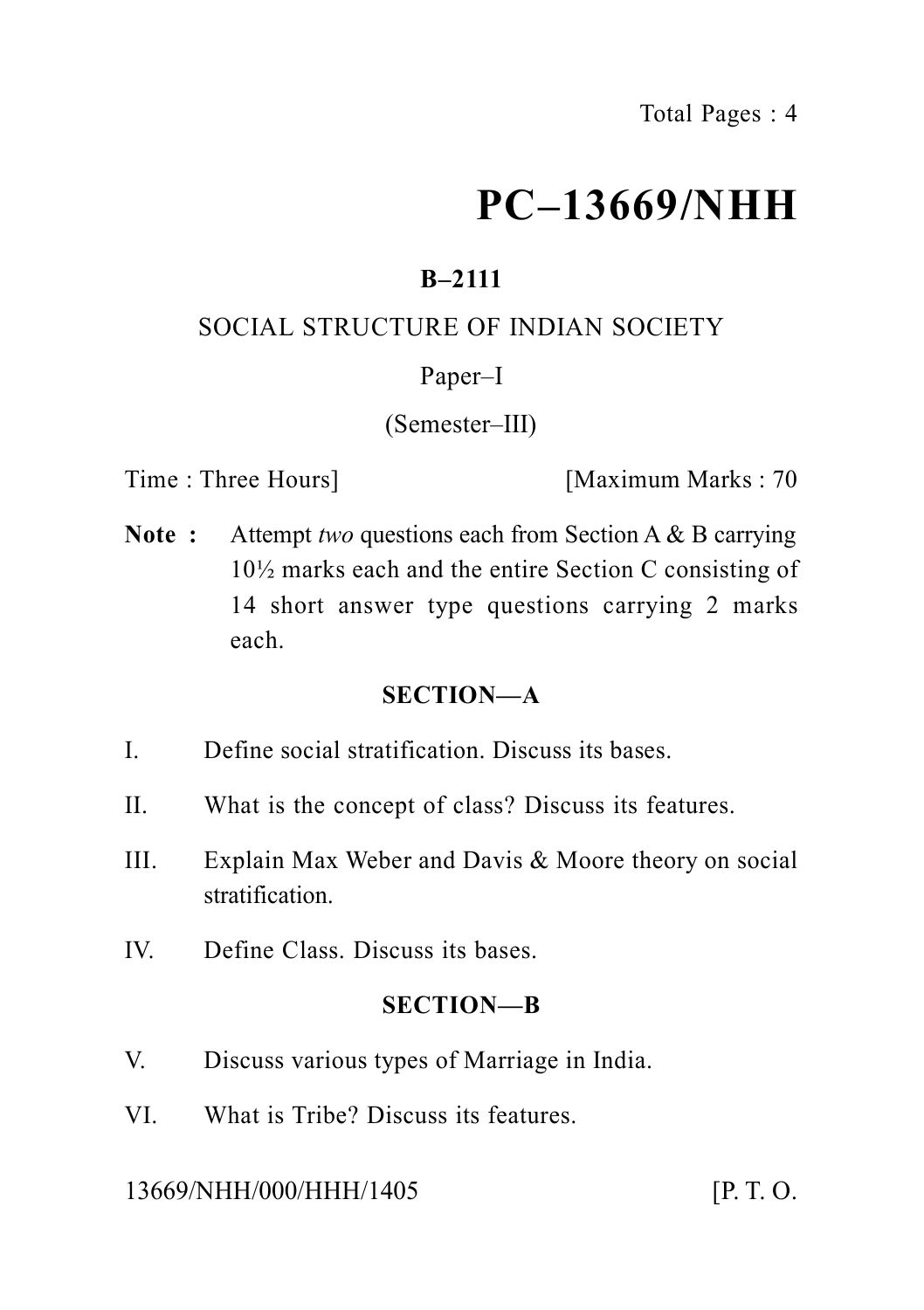- VII. What are the causes of changing sex ratio? Explain.
- VIII. Write a note on Rural-Urban Migration.

# **SECTION—C**

# **(Compulsory Question)**

- IX. Explain the following :
	- 1. Define Race.
	- 2. Differentiation.
	- 3. Estate system.
	- 4. Caste is endogenous.
	- 5. Class is mobile.
	- 6. Hierarchy.
	- 7. Karl Marx views on social stratification.
	- 8. Two merits of Monogamy.
	- 9. Two functions of family.
	- 10. Joint family.
	- 11. Rural form of Marriage.
	- 12. What is Gender?
	- 13. One feature of tribe organization.
	- 14. One feature of urban organization.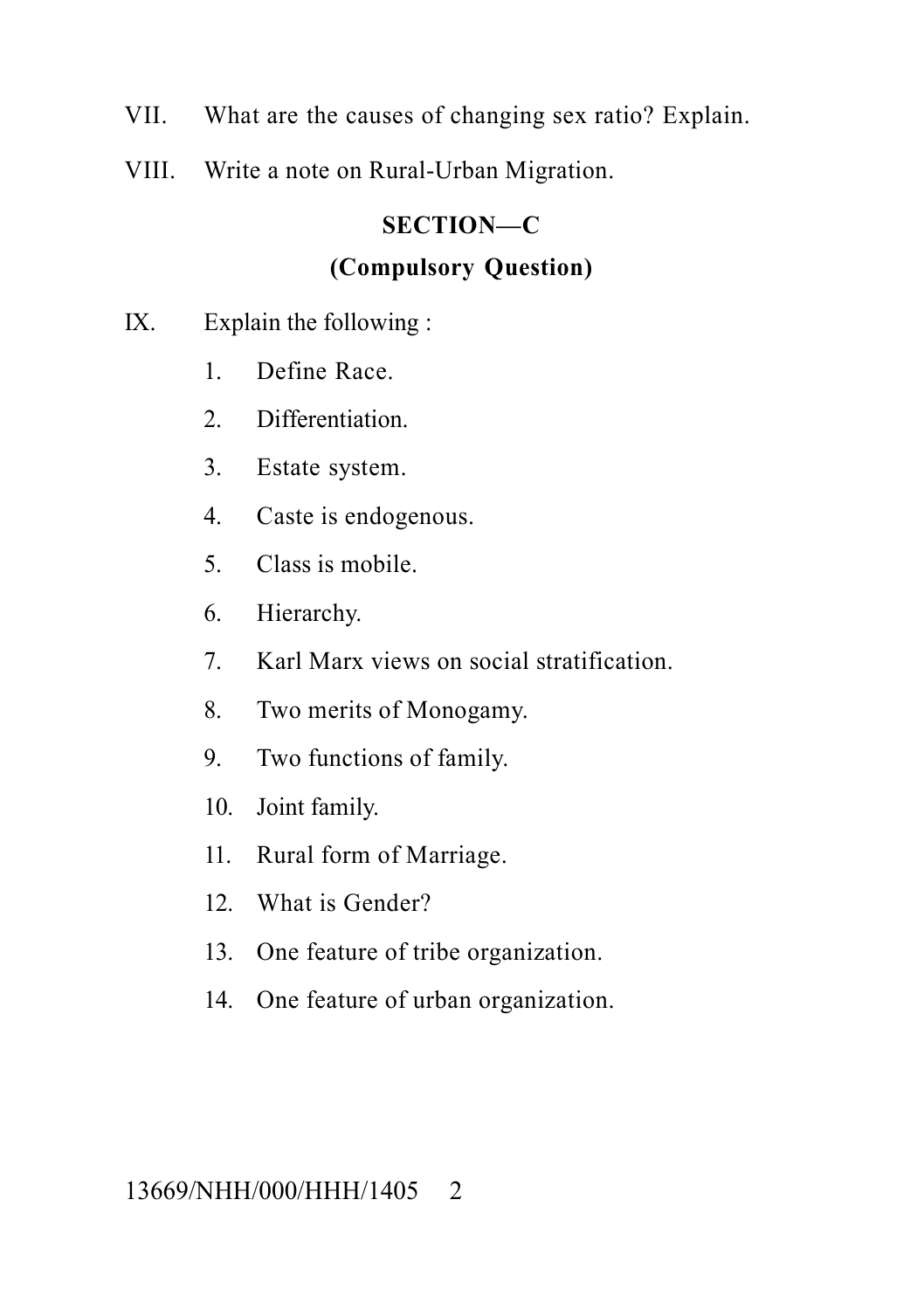#### **PUNJABI VERSION**

PUNJABI VERSION<br>ਨੋਟ : ਭਾਗ A ਅਤੇ B ਵਿਚੋਂ *ਦੋ–ਦੋ* ਪ੍ਰਸ਼ਨ ਕਰੋ। ਹਰੇਕ ਪ੍ਰਸ਼ਨ ਦੇ<br>10½ ਅੰਕ ਹਨ। ਭਾਗ C ਸਾਰਾ ਕਰੋ। ਇਸ ਵਿਚ 14 ਸੰਖੇਪ ਉੱਤਰ<br>ਵਾਲੇ ਪਸ਼ਨ 2-2 ਅੰਕਾਂ ਦੇ ਹਨ। PUNJABI VERSION<br>ਭਾਗ A ਅਤੇ B ਵਿਚੋਂ *ਦੋ–ਦੋ* ਪ੍ਰਸ਼ਨ ਕਰੋ। ਹਰੇਕ ਪ੍ਰਸ਼ਨ ਦੇ<br>10½ ਅੰਕ ਹਨ। ਭਾਗ C ਸਾਰਾ ਕਰੋ। ਇਸ ਵਿਚ 14 ਸੰਖੇਪ ਉੱਤਰ<br>ਵਾਲੇ ਪ੍ਰਸ਼ਨ 2-2 ਅੰਕਾਂ ਦੇ ਹਨ। **ਨੋਟ :** ਭਾਗ A ਅਤੇ B ਵਿਚੋਂ *ਦੋ–ਦੋ* ਪ੍ਰਸ਼ਨ ਕਰੋ। ਹਰੇਕ ਪ੍ਰਸ਼ਨ ਦੇ<br>10½ ਅੰਕ ਹਨ। ਭਾਗ C ਸਾਰਾ ਕਰੋ। ਇਸ ਵਿਚ 14 ਸੰਖੇਪ ਉੱਤਰ<br>ਵਾਲੇ ਪਸ਼ਨ 2-2 ਅੰਕਾਂ ਦੇ ਹਨ।

#### Bwg**—A**

- ਵਾਲੇ ਪ੍ਰਸ਼ਨ 2-2 ਅੰਕਾਂ ਦੇ ਹਨ।<br>ਭਾਗ—A<br>I. ਮਮਾਜਿਕ ਸਤਰੀਕਰਨ ਦੀ ਪਰਿਭਾਸ਼ਾ ਦਿਓ। ਇਸ ਦੇ ਆਧਾਰ ਦਾ<br>ਵਰਣਨ ਕਰੋ। ਸਮਾਜਿਕ ਸਤਰੀਕਰਨ ਦੀ ਪਰਿਭਾਸ਼ਾ ਦਿਓ। ਇਸ ਦੇ ਆਧਾਰ ਦਾ<br>ਵਰਣਨ ਕਰੋ।<br>ਵਰਗ ਦੀ ਧਾਰਨਾ ਕੀ ਹੈ? ਇਸ ਦੀ ਵਿਸ਼ੇਸ਼ਤਾਵਾਂ ਦਾ ਵਰਣਨ<br>ਕਰੋ।
- I. ਸਮਾਜਿਕ ਸਤਰੀਕਰਨ ਦੀ ਪਰਿਭਾਸ਼ਾ ਦਿਓ। ਇਸ ਦੇ ਆਧਾਰ ਦਾ<br> ਵਰਣਨ ਕਰੋ।<br>II. ਵਰਗ ਦੀ ਧਾਰਨਾ ਕੀ ਹੈ? ਇਸ ਦੀ ਵਿਸ਼ੇਸ਼ਤਾਵਾਂ ਦਾ ਵਰਣਨ<br> ਕਰੋ। ਵਰਣਨ ਕਰੋ।<br>ਵਰਗ ਦੀ ਧਾਰਨਾ ਕੀ ਹੈ?<br>ਕਰੋ।<br>ਮੈਕਸ ਵੈਬਰ ਅਤੇ ਡੇਵਿਸ ਐ III. m Yks v Ybr Aq y f yivs A YNf m Ur y d y smwijk sqrIkrn
- ਕਰੋ।<br>ਮੈਕਸ ਵੈਬਰ ਅਤੇ ਡੇਵਿਸ ਐਂਡ ਮੂਰੇ ਦੇ ਸਮਾਜਿਕ ਸ<br>ਦੇ ਸਿਧਾਂਤ ਦਾ ਵਰਣਨ ਕਰੋ।<br>ਵਰਗ ਦੀ ਪਰਿਭਾਸ਼ਾ ਦਿਓ। ਇਸ ਦੇ ਆਧਾਰਾਂ ਦਾ ਵਰ IV. vrg dI pirBwSw idE[ ies d y AwDwrW dw vrxn kr o[
- IV. ਵਰਗ ਦੀ ਪਰਿਭਾਸ਼ਾ ਦਿਓ। ਇਸ ਦੇ ਆਧਾਰਾਂ ਦਾ ਵਰਣਨ ਕਰੋ।<br>ਭਾਗ—B<br>V. ਭਾਰਤ ਵਿਚ ਵਿਆਹ ਦੀ ਵਿਭਿੰਨ ਕਿਸਮਾਂ ਦਾ ਵਰਣਨ ਕਰੋ।<br>VI. ਕਬੀਲਾ ਕੀ ਹੈ? ਇਸ ਦੀ ਵਿਸ਼ੇਸ਼ਤਾਵਾਂ ਦਾ ਵਰਣਨ ਕਰੋ।

#### <u>ਭਾਗ—B</u>

- 
- 
- **ਭਾਗ—B**<br>V. ਭਾਰਤ ਵਿਚ ਵਿਆਹ ਦੀ ਵਿਭਿੰਨ ਕਿਸਮਾਂ ਦਾ ਵਰਣਨ ਕਰੋ।<br>VI. ਕਬੀਲਾ ਕੀ ਹੈ? ਇਸ ਦੀ ਵਿਸ਼ੇਸ਼ਤਾਵਾਂ ਦਾ ਵਰਣਨ ਕਰੋ।<br>VII. ਲਿੰਗ–ਅਨੁਪਾਤ ਦੇ ਬਦਲਣ ਦੇ ਕੀ ਕਾਰਨ ਹਨ? ਵਿਆਖਿਆ V. ਭਾਰਤ ਵਿਚ ਵਿਆਹ ਦੀ ਵਿਭਿੰਨ ਕਿਸਮਾਂ ਦਾ ਵਰਣਨ ਕਰੋ।<br>VI. ਕਬੀਲਾ ਕੀ ਹੈ? ਇਸ ਦੀ ਵਿਸ਼ੇਸ਼ਤਾਵਾਂ ਦਾ ਵਰਣਨ ਕਰੋ।<br>VII. ਲਿੰਗ-ਅਨੁਪਾਤ ਦੇ ਬਦਲਣ ਦੇ ਕੀ ਕਾਰਨ ਹਨ? ਵਿਆਖਿਆ<br>ਕਰੋ। ਕਬੀਲਾ ਕੀ ਹੈ? ਇਸ ਦੀ l<br>ਲਿੰਗ-ਅਨੁਪਾਤ ਦੇ ਬਦਲਣ<br>ਕਰੋ।<br>ਪਿੰਡ-ਸ਼ਹਿਰ ਪਰਵਾਸ ਤੇ ਨੋ VII. ਲਿੰਗ-ਅਨੁਪਾਤ ਦੇ ਬਦਲਣ ਦੇ ਕੀ ਕਾਰਨ ਹਨ? ਵਿਆਖਿਅ<br>ਕਰੋ।<br>VIII. ਪਿੰਡ-ਸ਼ਹਿਰ ਪਰਵਾਸ ਤੇ ਨੋਟ ਲਿਖੋ।
- 

13669/NHH/000/HHH/1405 3 **[P. T. O.**